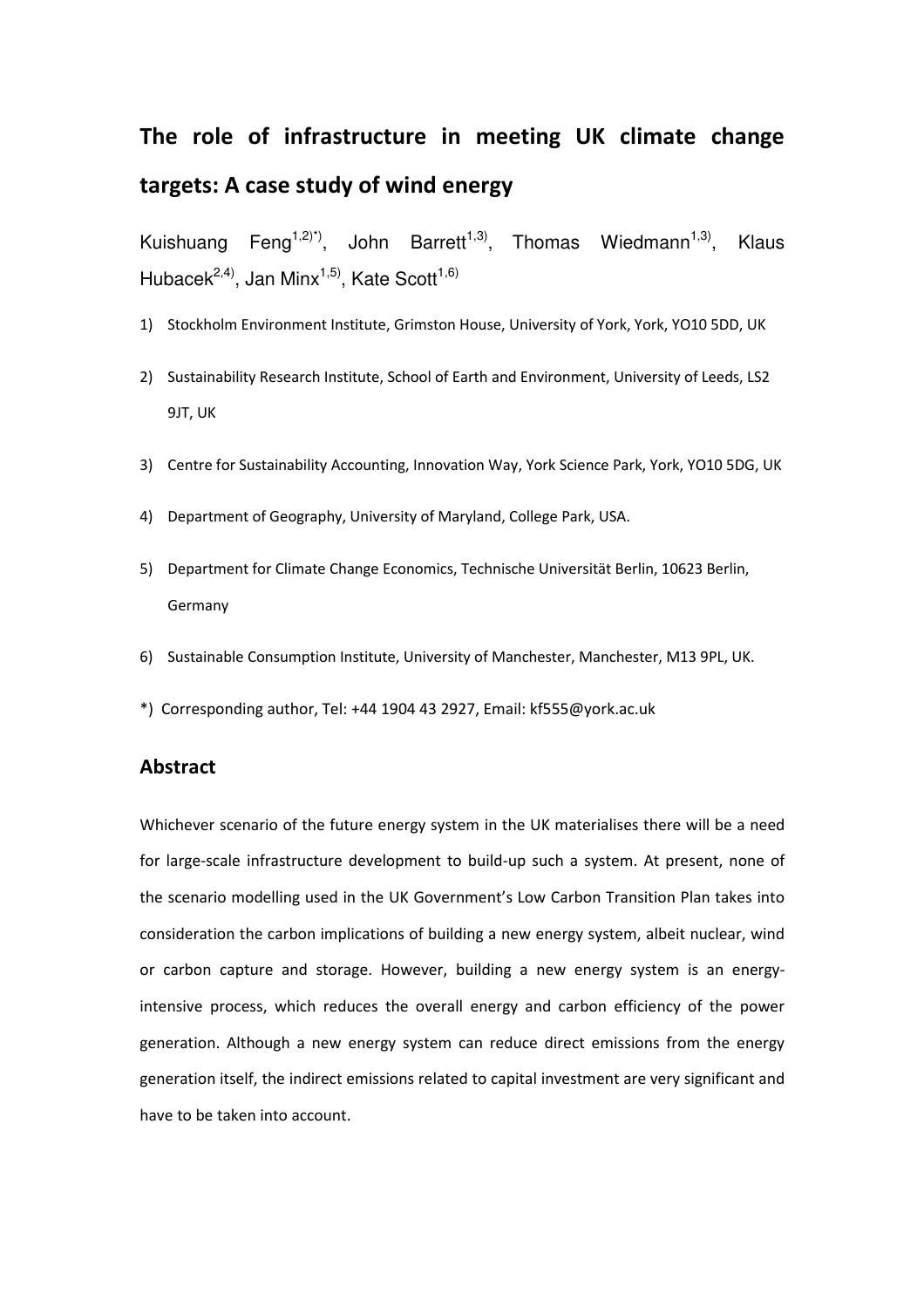In addition to the need to account for the embodied carbon in energy systems, there is also a limitation with current approaches associated with these calculations. Process Life Cycle Analysis (PLCA) has often been employed to establish the indirect emissions associated with energy systems and this can lead to significant truncation errors in the calculations. Inputoutput based Life Cycle Analysis (IO-LCA) on the other hand suffers from other shortcomings such as aggregation and allocation errors. Hybrid analysis methods combining the strengths of PLCA and IO-LCA have therefore been developed to reduce the limitations of both approaches and have been successfully applied in many studies.

In this study we develop an integrated hybrid life cycle assessment model with a multiregional input-output component to establish comprehensive life cycle greenhouse gas inventories of key energy technologies. We provide an example application of this model to off-shore wind energy in the United Kingdom. The results shows that the total  $CO<sub>2</sub>$  emissions increase by 19 percent by applying integrated hybrid LCA compared to a process-based LCA, which is 16.3 g  $CO<sub>2</sub>/kWh$ . The largest part of emissions is from metal extraction accounting for about 40 percent of total emissions. Wind power is a favourite energy for electricity generation comparing to other fossil electricity generation technology in terms of mitigation of  $CO<sub>2</sub>$  emissions.

Key words: Life-cycle assessment, Input-output analysis, Embodied carbon, Climate change, Energy systems, wind power

# 1. Introduction

With the increasing recognition of the impacts of anthropogenic climate change, both global and regional climate change mitigation strategies have been discussed in the last few years. There is growing scientific consensus that global temperature rise must not succeed two degrees to avoid some of the most extreme consequences of climate change (Pachauri and Reisinger, 2007). Over 100 countries have adopted this target as a guiding principle for mitigation (Meinshausen et al., 2009). This target can be linked to a total global budget for Greenhouse Gas Emissions of 750 Gt  $CO<sub>2</sub>$ -e between 2010 and 2050 and would lead to a 75%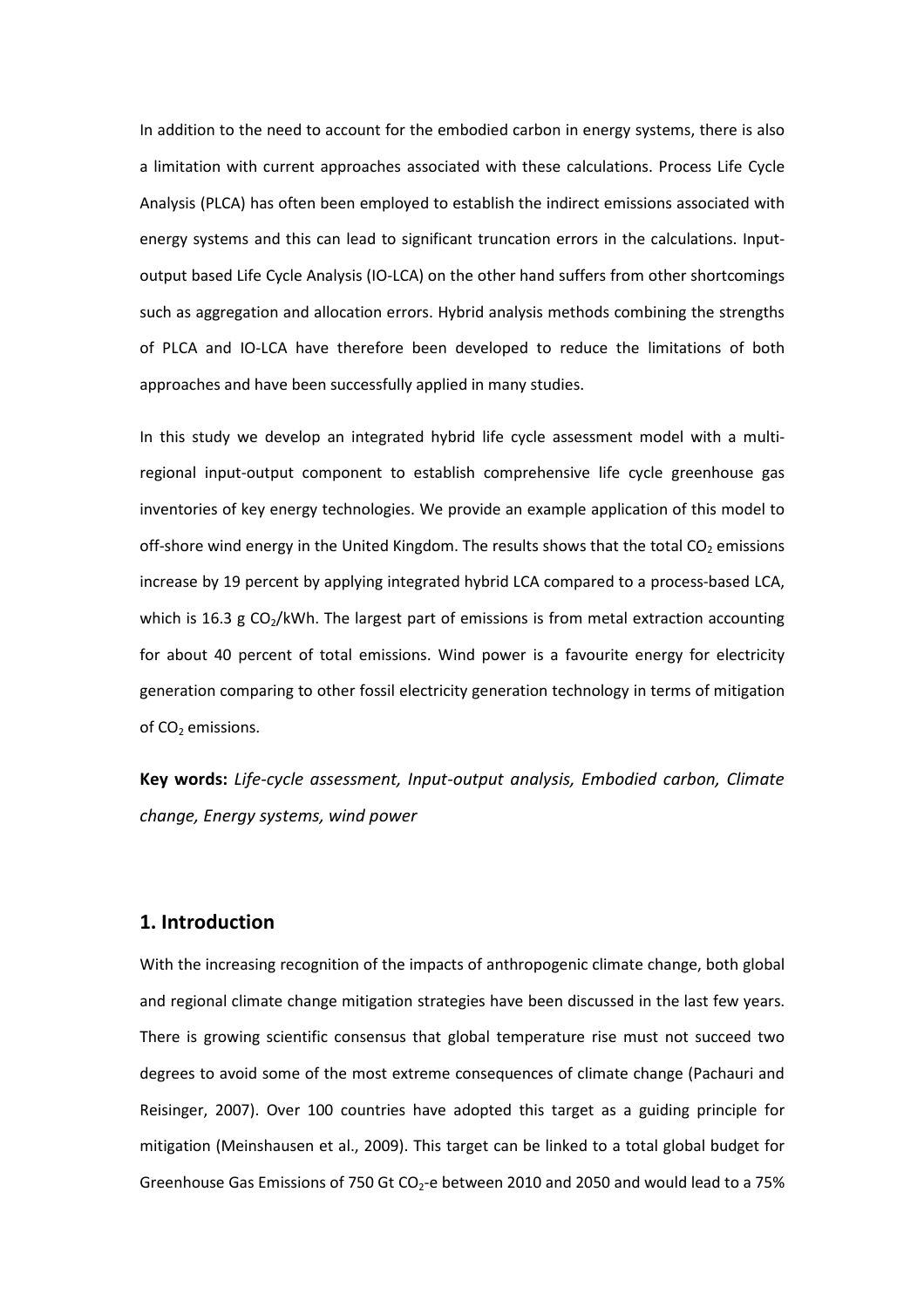probability of achieving 2 degrees. When allocating these emissions to countries based on population, it is already infeasible for the UK to meet this target based on current climate change targets: if it follows the Low Carbon Transition Plan (HM Government, 2009) the UK will exceed its budget by 2022. However, there is still a possibility that a global budget of 1,200 Gt could be achieved with a 50% probability of achieving a 2 degree future. For the UK, this would mean an annual reduction of 14% from a territorial perspective after the current carbon budgets already in place are achieved by 2022. This would allow the UK to emit a total of 2.5 Gt  $CO<sub>2</sub>$ -e of GHG emissions between 2023 and 2050.

The UK has set up a legally binding target to reduce greenhouse gas emissions to at least 80 percent below 1990 levels by 2050 through action at home and abroad (Defra, 2009). One area where most radical change is required is in the electricity sector. Many of the scenarios that demonstrate an 80% reduction in UK GHG emissions by 2050 highlight the growing role of the electricity sector in achieving this target (UKERC, 2009). Not only will the current demand for electricity need to be met but transport services could also be provided through using electricity. This could more than double the demand for electricity in the UK by 2050 from 2000 levels (UKERC, 2009). This will require an almost complete transformation of the electricity sector. Many of the scenarios undertaken as part of the UKERC 2050 project suggest that nuclear power, fossil fuel power plant with carbon capture and storage (CCS) and wind power will form a major part of the electricity system in the future (UKERC, 2009). However, in all the scenarios attempting to define a low carbon pathway for the UK, the indirect GHG emissions of nuclear, CCS or wind are not taken into account, and the upstream impacts of all technologies are ignored. In reality, building a new energy system is an energy-intensive process, which reduces the overall energy and carbon efficiency of the power generation (Odeh and Cockerill, 2008b). This emphasises the need for a shift in the assessment of a low carbon energy system from direct greenhouse gas emissions to embodied greenhouse gas emissions – particularly when large scale infrastructure developments are concerned. Also, it is very important to know how much of the remaining 2.5 Gt  $CO<sub>2</sub>$ -e of GHG emissions that the UK has left will be used up by providing the new low carbon electricity infrastructure.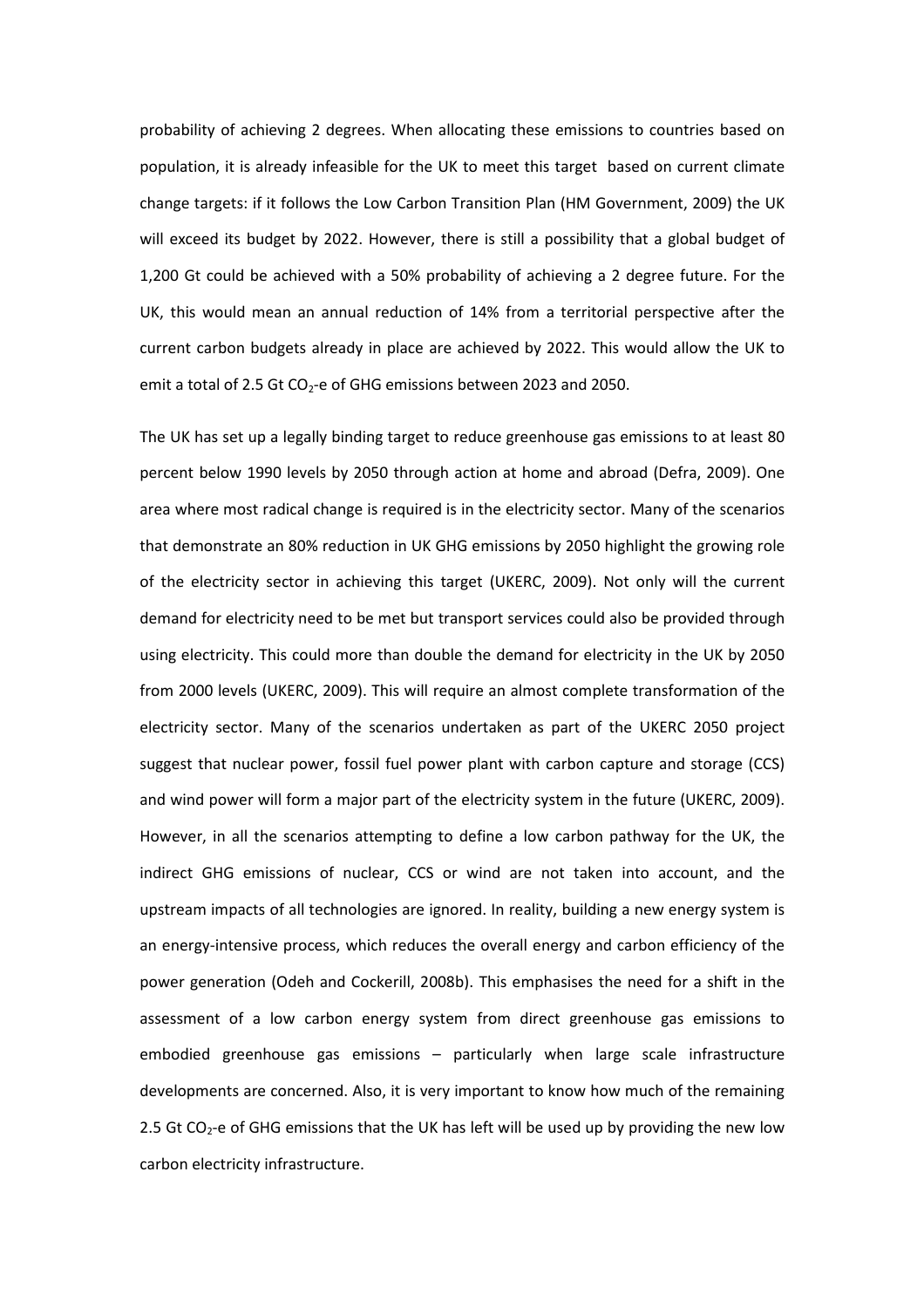The embodied carbon emissions of energy systems can be calculated using life cycle assessment methods. Life Cycle Assessment (LCA) is one of the most widely used methodologies for quantifying the environmental impact of a given product or process throughout its entire life (Crawford, 2008; Suh and Huppes, 2005). There are three methodological variants: process analysis, Input-Output (IO) analysis and hybrid analysis. Process Life Cycle Analysis, as a bottom-up approach, has often been employed to establish the indirect emissions associated with energy systems, but can lead to significant truncation errors in the calculations (Lenzen, 2002; Menzies et al., 2007). The limitation of process analysis has led the use of IO analysis as a top-down approach which represents monetary flows between sectors, and which can capture environmental fluxes between economic sectors by transforming monetary flows to physical flows (Menzies et al., 2007; Suh and Huppes, 2005). The advantage of IO analysis is data completeness and clear system boundaries since the entire economic activities of a nation are represented, however, it suffers from some shortcomings such as aggregation and allocation errors (Crawford, 2008; Lenzen and Munksgaard, 2002; Menzies et al., 2007; Suh and Huppes, 2005). Hybrid analysis has been suggested to combine the strengths of PLCA and IO-LCA. Originally introduced by Bullard et al. (1978) and developed by Treloar (1997), Lenzen and Munksgaard (2002), Suh (2004) and Suh and Huppes (2005) hybrid life cycle assessment methods have been increasingly applied and refined in recent years.

This paper develops an integrated hybrid life cycle assessment model with a multi-regional input-output model component to assess the direct and indirect GHG emissions of key energy technologies in the UK using offshore wind energy as a case study. In section 2 we develop an hybrid LCA model for assessing  $CO<sub>2</sub>$  emissions from wind power plant based on Suh (2004) by integrated process-based life cycle inventory (LCI) with a multi-regional inputoutput based LCI. Section 3 describe and discuss the results and associated policy implications. Section 4 is the conclusion including limitations and next steps.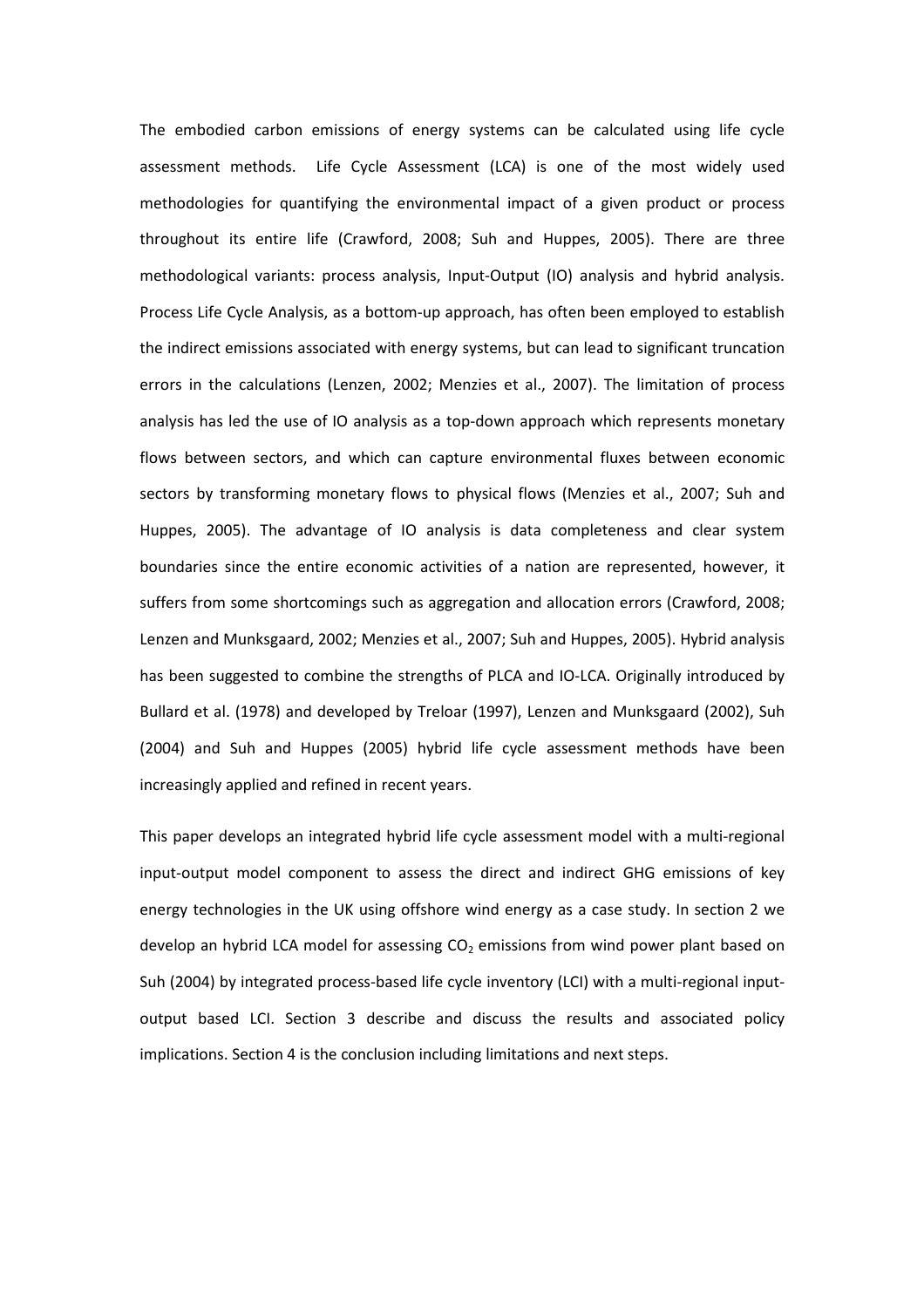# 2. Methodology

# 2.1 Embodied  $CO<sub>2</sub>$  emissions of different energy technologies: a review

Over the last three decades, many studies have been undertaken on life cycle emissions from fossil fuel generation technologies (Bates, 1995; Kannan, 2007; Odeh and Cockerill, 2008a; Proops et al., 1996; Scheafer and Hagedorn, 1992), nuclear power (Dones et al., 2005; Fthenakis and Kim, 2007; Lenzen, 2008; Tokimatsu et al., 2006; Yasukawa et al., 1992), wind power (Celik et al., 2007; Hondo, 2005; Khan et al., 2005; Lenzen and Munksgaard, 2002; Martínez et al., 2009; Proops et al., 1996; Weinzettel et al., 2009), solar PV (Alsema, 2003; Fthenakis and Kim, 2007; Muneer et al., 2005; Scheafer and Hagedorn, 1992; Stoppato, 2008), hydro power (Gagnon and van de Vate, 1997; Varun and Prakash, 2008), biomass (Cherubini et al., 2009; Gnansounou et al., 2009; Ishikawa et al., 2006; Kaltschmitt et al., 1997; Spath and Mann, 2004) and carbon capture and storage (CCS) (Koornneef et al., 2008; Korre et al., 2010; Livengood et al., 1993; Odeh and Cockerill, 2008b; Pehnt and Henkel, 2009; Singh et al., In press; Tzimas et al., 2007; Waku, 1996) using a LCA approach. A summary of  $CO<sub>2</sub>$  emissions from different fossil and non-fossil generation technologies as well as CCS is given in Table 1. From Table 1 we can see that the emissions intensity of fossil generation technologies without CCS is more than five times higher than the renewable and nuclear generation technologies. In general, for the fossil generation technologies with CCS,  $CO<sub>2</sub>$  emissions can be reduced by up to 80 percent. The data in Table 1 indicates that wind, nuclear and CCS can serve as the key potential generation technologies for the UK in terms of climate change mitigation. In this study we use wind generation technology as a case study to assess the embodied  $CO<sub>2</sub>$  emissions to build a new wind power system.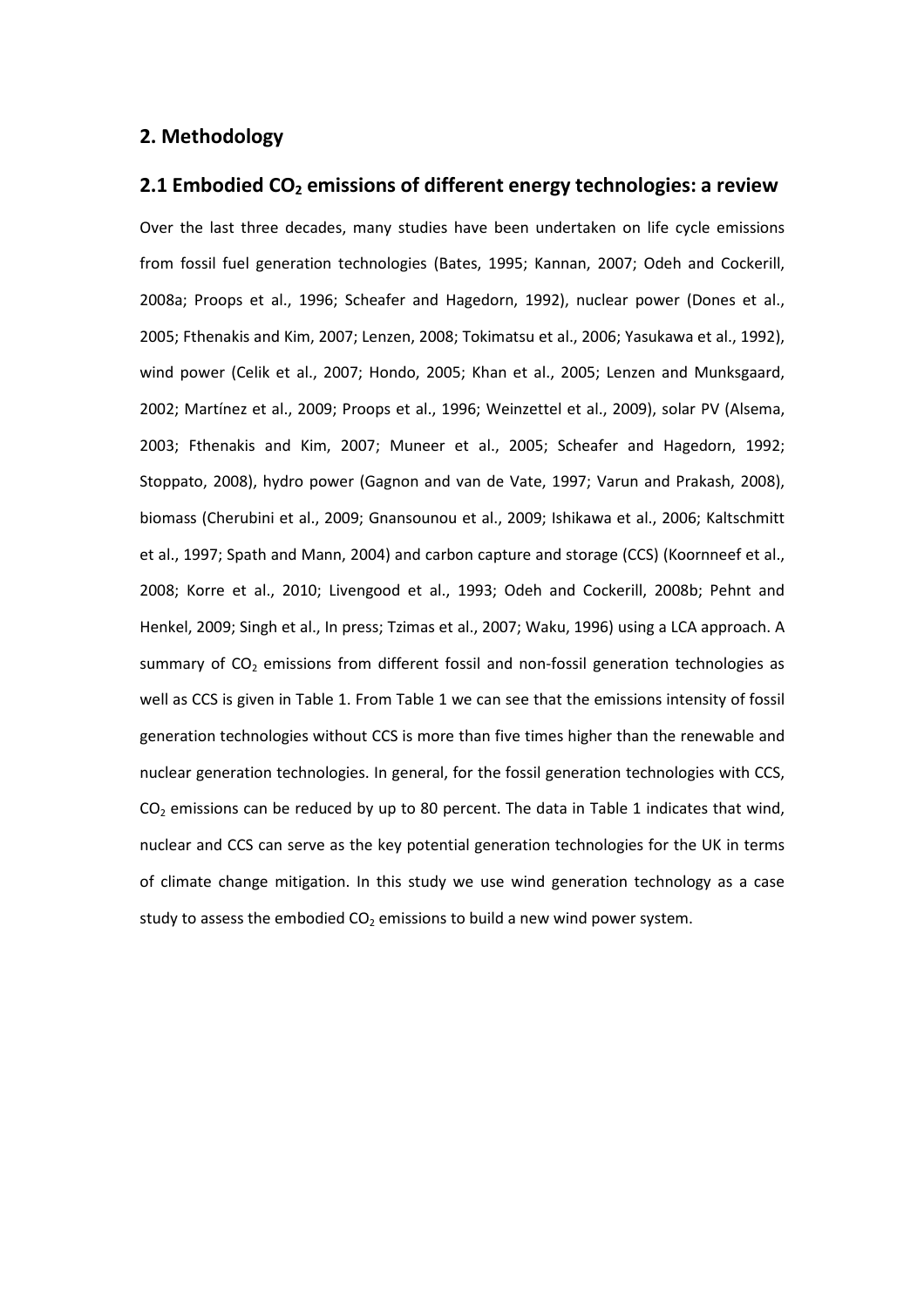| <b>Electricity generation technologies</b>    | g-CO2/kWh     |
|-----------------------------------------------|---------------|
| Coal fired                                    | $975.3 - 990$ |
| Pulverized coal (PC)                          | 847 - 879     |
| PC with CCS                                   | 247 - 274     |
| Natural gas combined cycle (NGCC)             | 488 - 499     |
| <b>NGCC with CCS</b>                          | $200 - 245$   |
| Integrated gasification combined cycle (IGCC) | $861 - 872$   |
| <b>IGCC with CCS</b>                          | $167 - 240$   |
| Combined cycle gas turbine (CCGT)             | 409           |
| Nuclear                                       | $10 - 130$    |
| Wind                                          | $7.9 - 123.7$ |
| Solar PV                                      | $53.4 - 250$  |
| <b>Biomass</b>                                | $35 - 178$    |
| Solar thermal                                 | $13.6 - 202$  |
| Hydro                                         | $3.7 - 237$   |

Table 1: Summary of studies on life cycle analysis of electricity generation technologies

Note: Data are collected from various studies: Varun (Varun et al., 2009), Lenzen (Lenzen, 2008), Odeh and Cockerill (Odeh and Cockerill, 2008b), Proops et al. (Proops et al., 1996). CCS is Carbon Capture and Storage.

In the LCA literature three main methods have emerged to calculate the greenhouse gas emissions of products or technologies: PLCA, IO-LCA and Hybrid LCA, have all been applied to different energy technologies including wind, solar, nuclear, NGCC, IGCC and CCS (Crawford, 2009; Gnansounou et al., 2009; Lenzen, 2008; Lenzen and Munksgaard, 2002; Odeh and Cockerill, 2008b; Varun et al., 2009). The process analysis method is the oldest and still most commonly used method, and involves evaluation of direct and indirect energy inputs to each product process, such as extraction, transportation, manufacturing, use, recycling and disposal (Menzies et al., 2007). IO-LCA is based on national input-output tables and uses national average data for each economic sector to assess the environmental impacts along the whole supply chain, which is considered to be more complete, in terms of system boundary, by many researchers (Crawford, 2008; Lenzen and Munksgaard, 2002; Suh and Huppes, 2005; Treloar et al., 2001 ). Hybrid LCA is a relatively new approach but has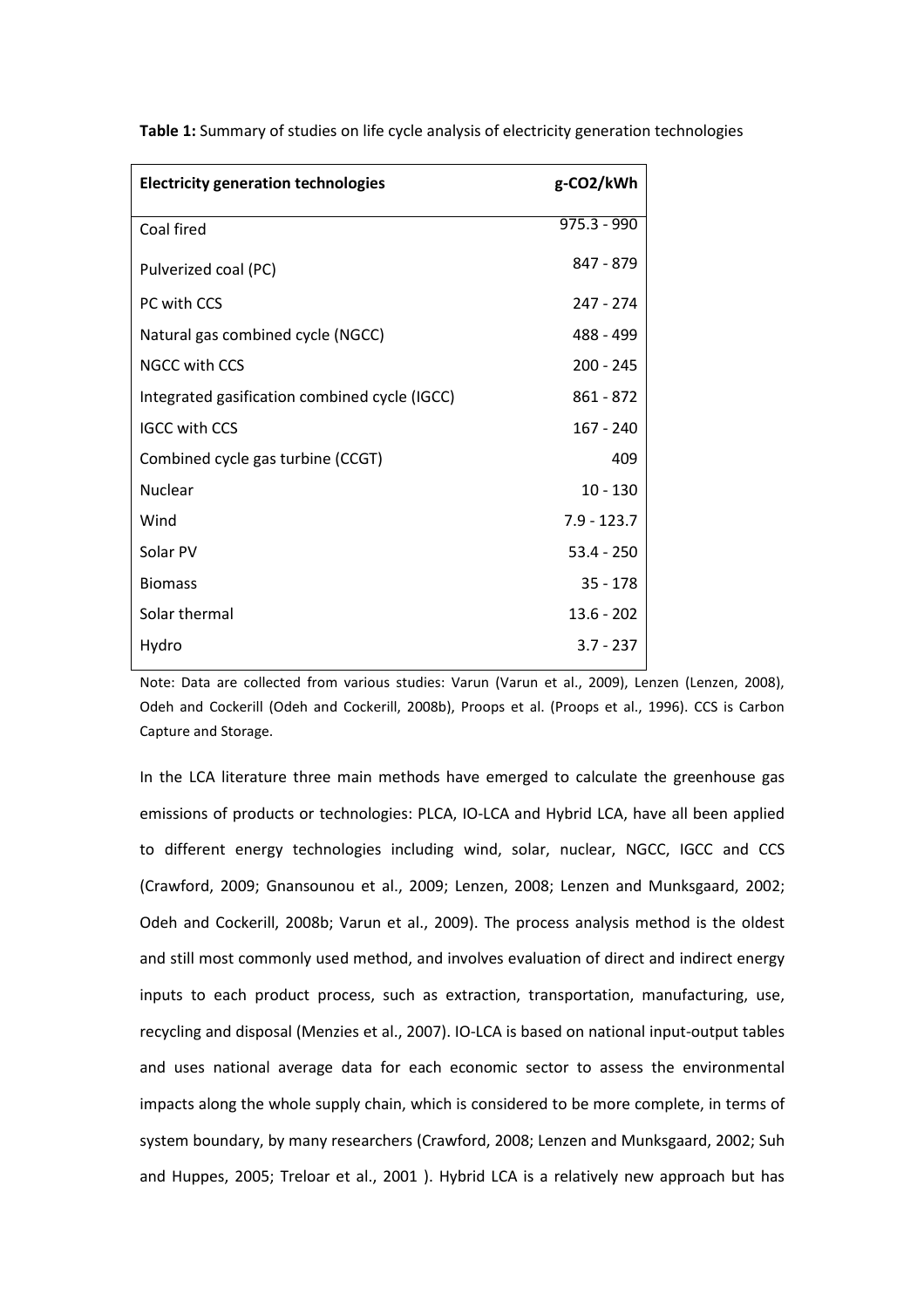become very popular in recent energy studies (Crawford, 2009; Heijungs et al., 2006; Lenzen, 2008, 2009; Lenzen and Munksgaard, 2002; Suh and Huppes, 2005; Treloar, 1997; Treloar et al., 2001 ).

# 2.2 Hybrid LCA for wind power

Many studies have been carried out on wind energy, in terms of the energy requirement, energy output and  $CO<sub>2</sub>$  emissions, in order to determine the overall environmental benefit (Crawford, 2009; Lenzen and Munksgaard, 2002). The results from these studies vary considerably between 9.7 g-CO<sub>2</sub>/kWh and 123.7 g-CO<sub>2</sub>/kWh depending on the method of assessment chosen, the system boundary, and the life cycle stages considered (Varun et al., 2009). Figure 1 shows that the life cycle of a wind power plant includes production of the turbine and components, transport, erection, operation and dismantling and disposal.



**Output:**  $CO<sub>2</sub>$  emissions

Figure 1: stages in the life cycle of wind power plant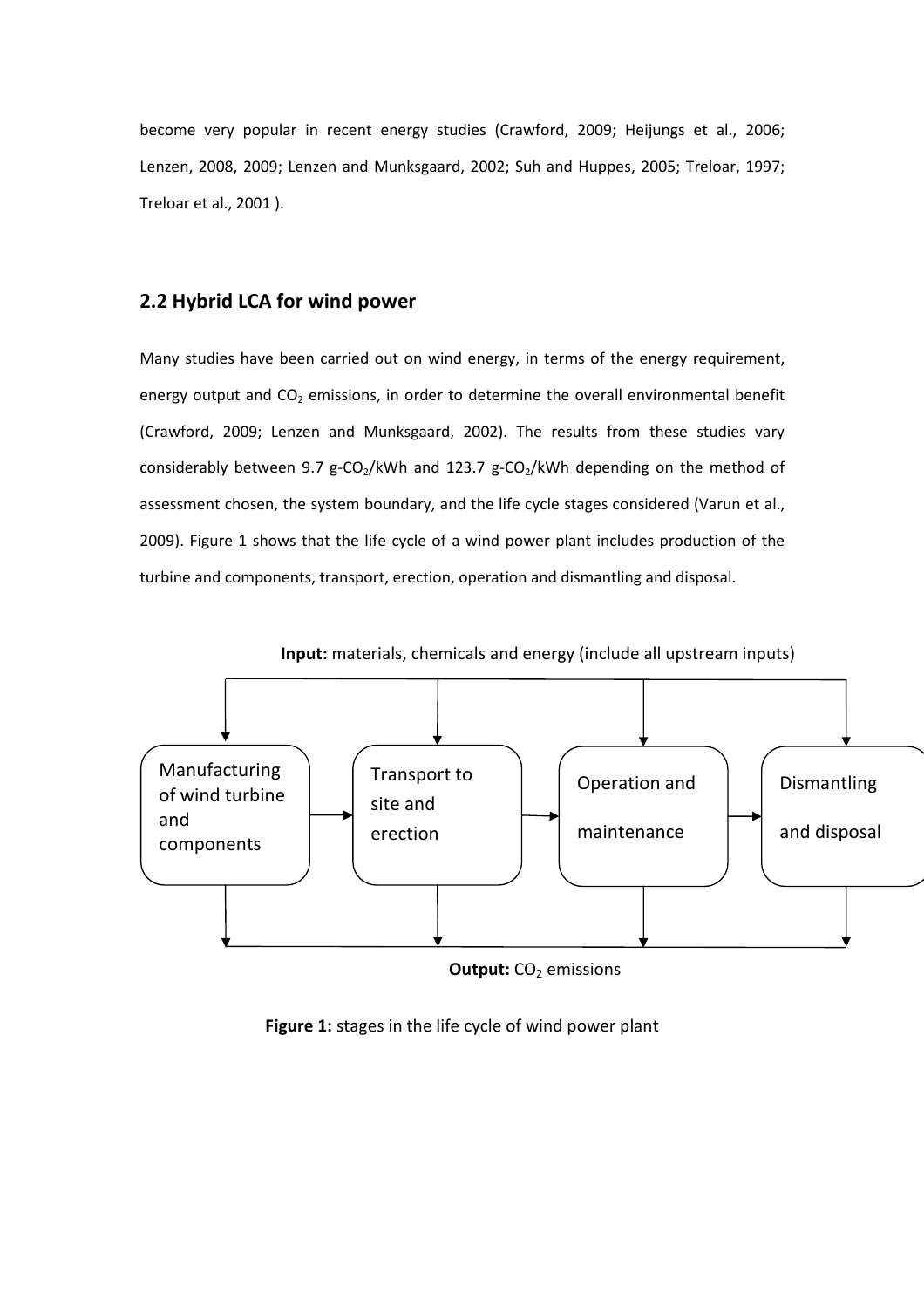#### 2.2.1 System boundary

In the process-based approach a boundary is drawn around the main process inputs. Integrating this into a top-down economic model incorporates the process into the wider economy, accounting for interactions between the energy sector(s) and the rest of the economy. The embodied  $CO<sub>2</sub>$  emissions of a wind power plant include the  $CO<sub>2</sub>$  emissions emitted from the manufacturing, construction, installation and ongoing maintenances stages. When considering these wind turbines as part of a wind farm, with a multiple number of turbines, the embodied emissions may also include the emissions required for other materials and components, including wiring, grid connection, transformers and access roads. For this study, we use Ecoinvent database<sup>1</sup> which includes the processing, transport needs, energy requirements, the area necessary for the installation itself and the connection to the grid on the land, as well as waste disposal (incineration).

#### 2.2.2 Process-based LCA

Life Cycle Inventory (LCI) is a phase of LCA involving the compilation and quantification of inputs and outputs for a given product system throughout its life cycle (ISO 14040, 1998). Heijungs (1994) first introduced the matrix inversion method to LCI computation (Suh and Huppes, 2005). In Heijungs' study, an inventory problem is solved by a system of linear equations, which can be shown in a *mxm* matrix notation of commodity by process. We define  $A_{cp} = a_{ij}$  as LCA technology matrix, which shows inflows (negative value) or outflows (positive value) of commodity  $i$  of process  $j$  for a certain duration of process operation (Heijungs and Suh, 2002). The assumption is that processes at stake are being operated under a steady-state condition, which means selection of a specific temporal window for each process does not change the ratio between elements in a column (Suh and Huppes, 2005). For convenience, here we use a column vector S as scaling factor (Heijungs and Suh, 2002), which indicates the required factor of scaling each process to produce the required net output of the system. Therefore, commodity net output of the systems  $f_p$  is given by

 $\overline{a}$ 

 $1$  Ecoinvent database: http://www.ecoinvent.org/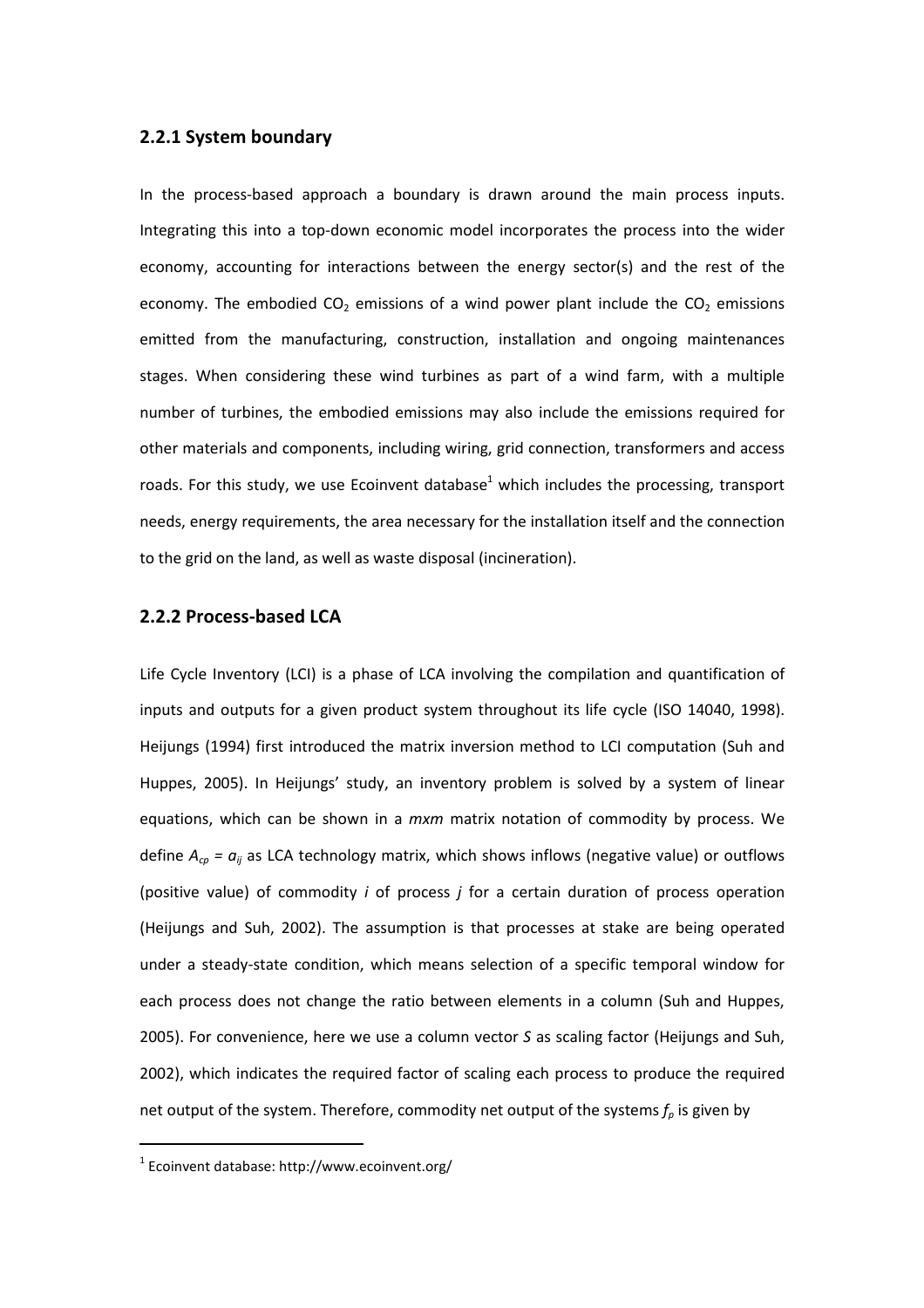$$
A_{cp} * S = f_p \tag{1}
$$

Which shows that the amount of a commodity delivered to outside of the system is equal to the amount produced minus the amount used within the system. Therefore, the equation can be rearranged to calculate the scaling factor (Eq.2)

$$
S = A_{cp}^{-1} * f_p \tag{2}
$$

To calculate the emissions we define a matrix  $E = e_{kj}$  of which an element  $e_{kj}$  shows the amount of emissions emitted or consumed by process j during the operation that  $a_{i}$  is specified. The total direct and indirect emissions by the system to deliver a certain amount of commodity output to the outside of the system is calculated by

$$
G_p = E_p * A_{cp}^{-1} * f_p \tag{3}
$$

Where  $G_p$  is the total direct and indirect emission matrix, and  $f_p$  is a vector that is defined as the functional unit of the system.

#### 2.2.3 IO-based LCA

All the processes in an economy are directly or indirectly linked with each other. However, process-based LCA is always truncated to a certain degree as the system boundary is not complete where the upstream emissions are not captured. Thus, to deal with this system boundary problem authors have used input-output methods (IOA) to conduct LCAs, as they have the advantage of depicting the entire (global) economy including all processes (at an aggregate level) and therefore avoiding truncation.

Input-output analysis originally developed by Leontief describes how sectors are interrelated through producing and consuming intermediate economic outputs that are represented by monetary transaction flows between economic sectors, which can be transformed to physical flows such as carbon under the assumption that all outputs of a sector are produced with the physical flow intensity (Miller and Blair, 2009). The inputoutput model assumes that each industry consumes outputs of various other industries in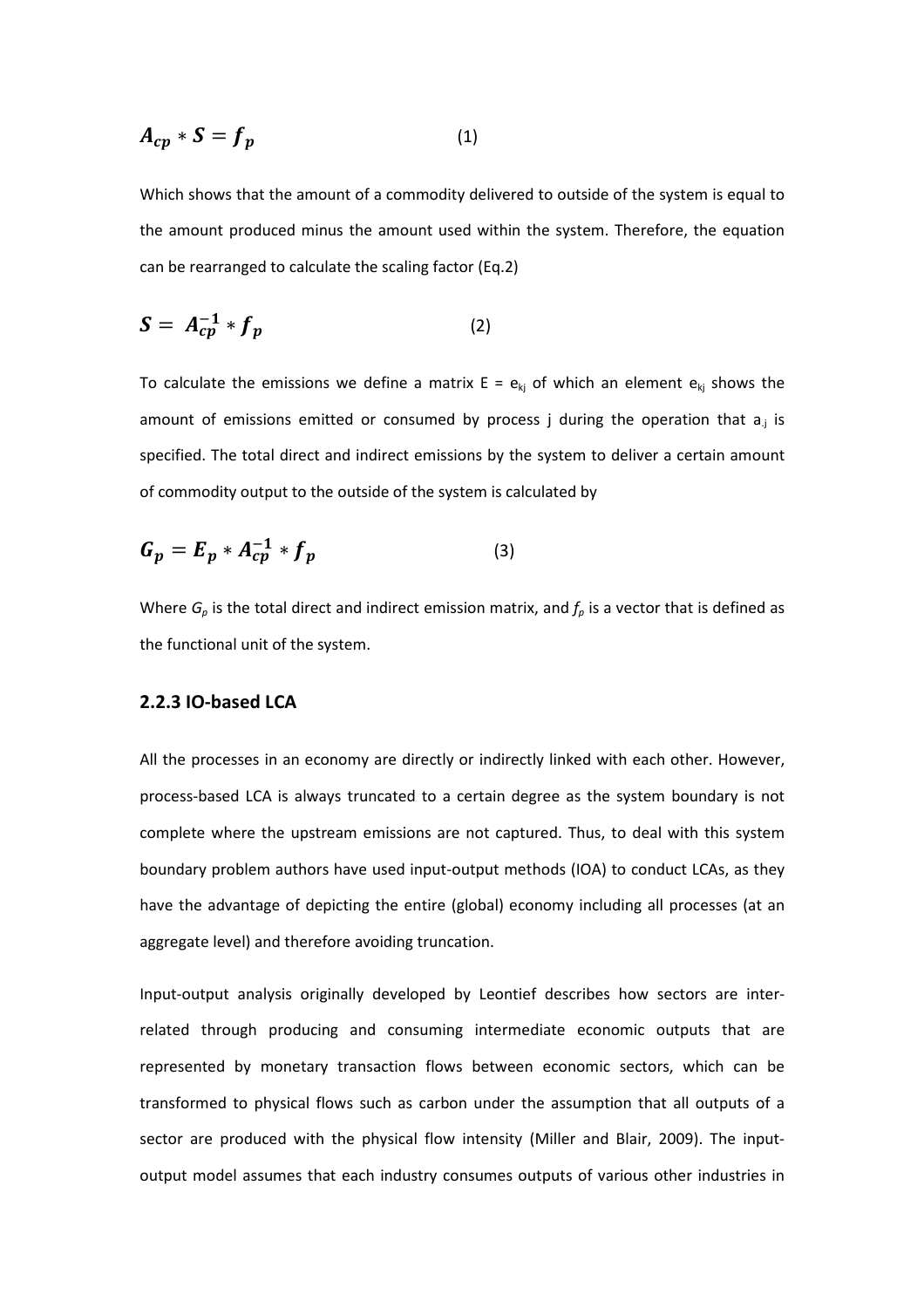fixed ratios in order to produce its own unique and distinct output (Miller and Blair, 2009; Suh and Huppes, 2005).

Based on this assumption, we define an  $nxn$  matrix  $A_{ss}$  that each column of  $A_{ss}$  shows domestic and import intermediate economic outputs in monetary values required to produce one unit of monetary output of another. Now, we define x as the total economic output, where x is equal to the summation of the economic output consumed by intermediate economic sectors and by final consumers (e.g. household, government, capital investment and export). For the economy as whole, the input-output model can be shown by

$$
x = A_{ss} * x + f_{IO} \tag{4}
$$

where  $f_{10}$  denotes final demand. Then, the total economic output x required to supply the final demand is calculated by

$$
x = (I - A_{ss})^{-1} f_{IO}
$$
 (5)

Where I denotes the nxn identity matrix. Note that we are using an multi-regional inputoutput model in a supply and use formulation here. The supply and use framework has particular importance for LCA applications of IOA, since LCA is an analytical tool based on the functionality of goods and services, and a supply and use framework makes it possible to distinguish different functions from an industry output (Suh and Huppes, 2005). The total direct and indirect emissions by domestic and import sectors to deliver a certain amount of economic output can be calculated by the environmental extended multi-regional inputoutput model (MRIO) which assumes that the amount of emissions generated by a sector is proportional to the amount of output of the sector and the identity of the emissions and the ratio between them are fixed. We define a kxn matrix  $E_{10}$ , which shows the amount of emissions incurred to produce one monetary unit output of each economic sector. Therefore, the total direct and indirect emissions are calculated by

$$
G_{IO} = E_{IO} * (I - A_{ss})^{-1} * f_{IO}
$$
 (6)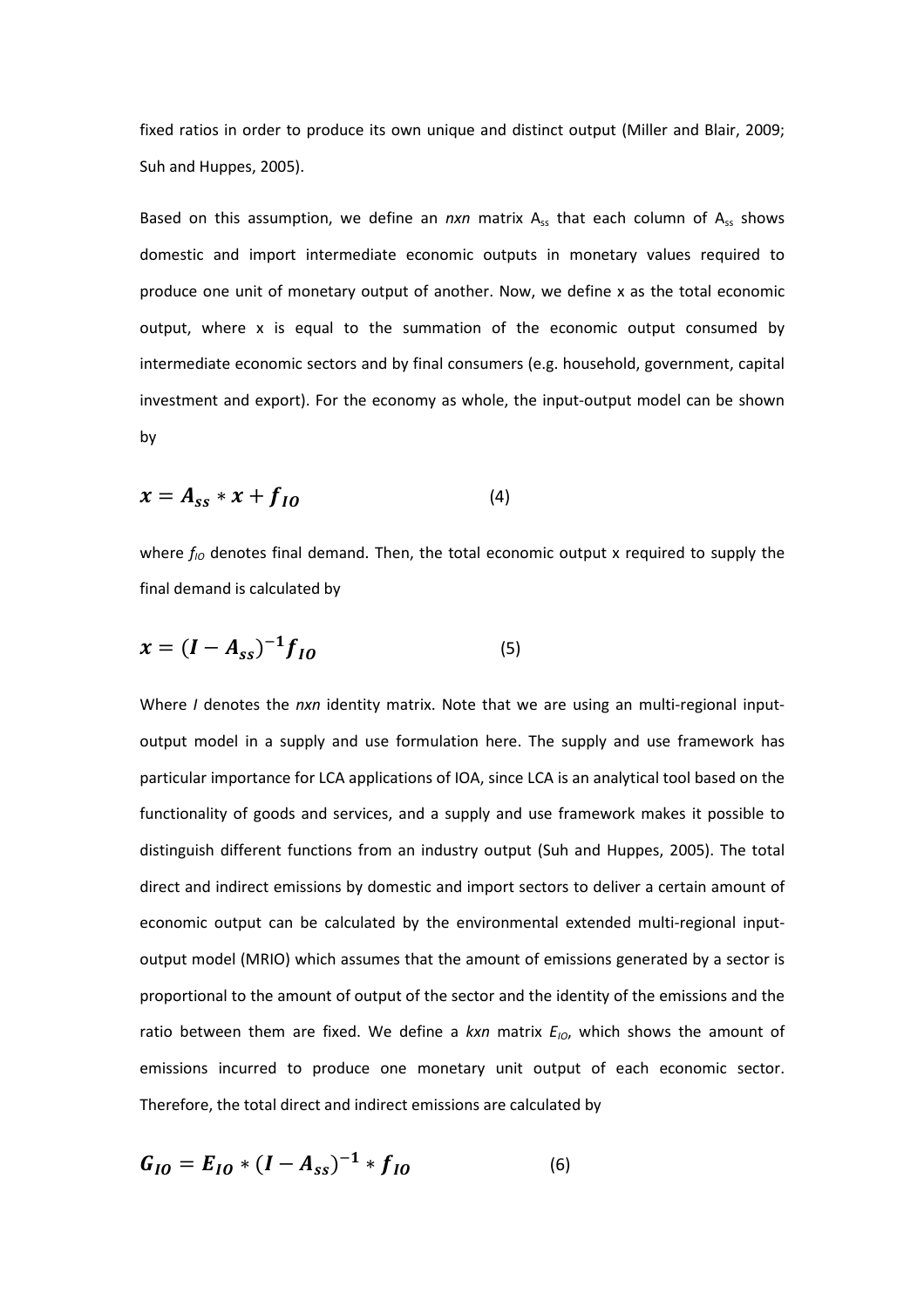Where  $G_{10}$  is the total domestic direct and indirect emission matrix, and  $f_{10}$  is a vector that shows net economic output of the system. Despite the comprehensive framework and complete system boundaries, IO-LCA is subject to many uncertainties due to the high level of aggregation of products; many dissimilar commodities or sectors containing many variations are aggregate into the same category and assumed identical, and assumptions are based on proportionality between monetary and physical flows.

# 2.2.4 Hybrid analysis

Four hybrid LCA methods so far have been introduced in the literature including Processbased hybrid analysis, Input-output based hybrid analysis, Tiered hybrid method and integrated hybrid analysis. Many studies have discussed the differences among those methods (Heijungs et al., 2006; Menzies et al., 2007; Suh and Huppes, 2005). In this study, we mainly focus on the integrated hybrid LCA which offers the possibility of combining IOA's strength of being complete with LCA's strength of being detailed (Heijungs et al., 2006; Udo de Haes et al., 2004). The general integrated hybrid LCA framework is shown in Table 2.

|                         | <b>Processes</b> | <b>Economic sectors</b> | <b>Final Demand</b> |
|-------------------------|------------------|-------------------------|---------------------|
| <b>Commodities</b>      | $A_{cp}$         | $-C_{d}$                | $F_{p}$             |
| <b>Economic sectors</b> | $-C_{\rm u}$     | $I - A^*$               | $F_{10}$            |
| <b>CO2</b> emissions    | $E_{\sf p}$      | $E_{10}$                |                     |

#### Table 2: General Framework of Integrated Hybrid Life Cycle Assessment

In this study, we construct an integrated hybrid analysis framework with MRIO to calculate the direct and indirect emissions from wind energy technology based on the hybrid LCA developed by Suh (2004). In this framework, the IO table is interconnected with the matrix representation of the physical production system only at upstream and downstream cut-offs where process data are not available. The general formula of the integrated hybrid model is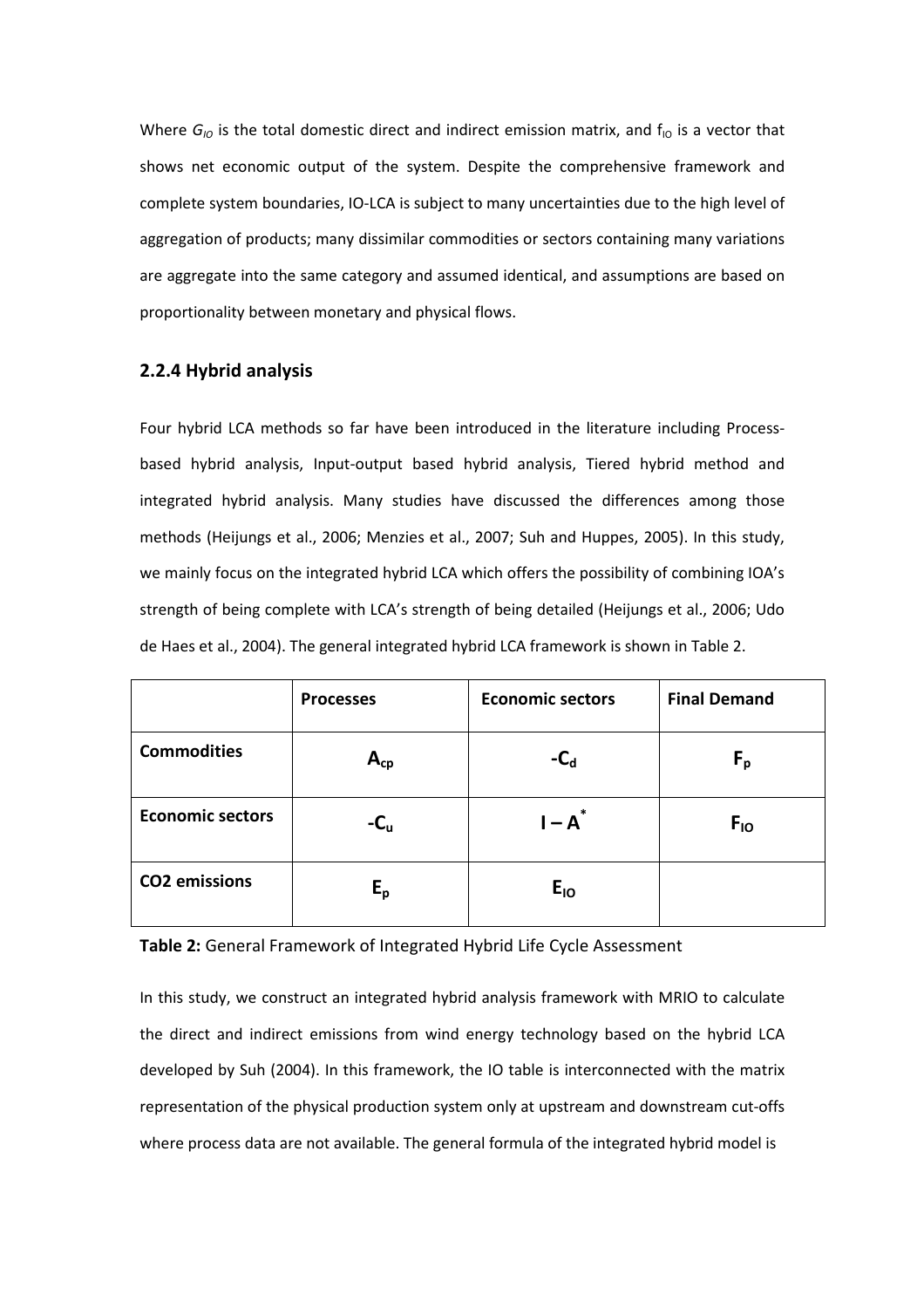$$
G_{HL} = E_{HL}A_{HL}^{-1}f_{HL} = \begin{bmatrix} E_p & 0 \\ 0 & E_{IO} \end{bmatrix} \begin{bmatrix} A_{cp} & -C_d \\ -C_u & I - A^* \end{bmatrix}^{-1} \begin{bmatrix} f_p \\ 0 \end{bmatrix} \tag{7}
$$

Where A\* is technical coefficients of MRIO in the supply and use formulation (see Wiedmann et al., 2010). Matrix  $C<sub>u</sub>$  denotes upstream cut-off flows to the LCA system, linked with the relevant economic sector in IO table, and matrix  $C_d$  represents downstream cut-off flows to the IO system from the LCA system. Each element of  $C<sub>u</sub>$  has a unit of monetary value per functional unit while each element of  $C_d$  is in a unit of physical unit per monetary value. Under certain assumptions,  $C_d$  can be set to zero (cf. Peters and Hertwich (2004)). The integrated hybrid LCA can model the full interactions between individual processes and industries in a consistent framework.

#### 2.2.5 Data

The basis for our two-region MRIO modelling framework are supply, use and imports tables of the UK economy in 2004 with a sector resolution of 123, extended with sectoral greenhouse gas emissions derived from national environmental accounts. The tables were generated in a previous project; details are provided in (Wiedmann et al., 2008), see also (Wiedmann et al., 2010). For the rest-of-world region (ROW) we use data from the GTAP 7 database.<sup>2</sup> The materials and energy input in physical unit of wind power plant and associated  $CO<sub>2</sub>$  emissions are collected from Ecoinvent database. The detail description of the method which was used for calculating the matrix  $C<sub>u</sub>$  can also be found in Wiedmann et al. (2010).

#### 3. Results and discussion

### 3.1 CO<sub>2</sub> emissions based on Process LCA and Hybrid LCA

The hybrid LCA is more complete in terms of system boundary and captures the upstream emissions and the emissions embodied in services such as retail and insurance, which are

 $\overline{a}$ 

<sup>2</sup> https://www.gtap.agecon.purdue.edu.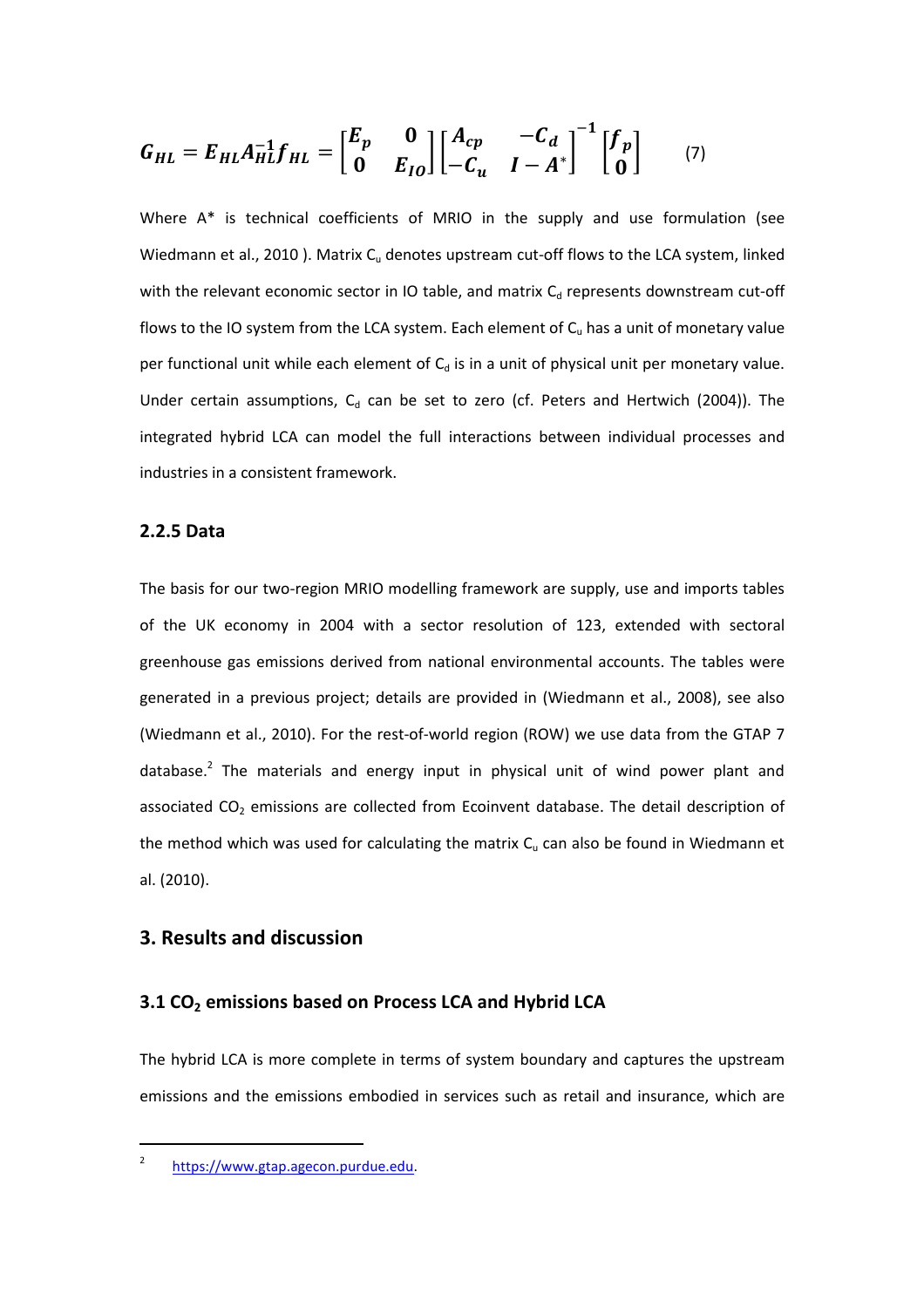usually ignored by the process-based LCA. Table 3 shows the  $CO<sub>2</sub>$  emissions from a 2-MW offshore wind farm by process-based LCA and integrated hybrid LCA. From Table 3 we can observe that the total  $CO<sub>2</sub>$  emissions increase by 19 percent by applying integrated hybrid LCA compared to a process-based LCA. The  $CO<sub>2</sub>$  emissions from wind farm operation is more than doubled when shifting from process-based LCA to integrated hybrid model as there is a significant input from service sectors such as computer services, technical consultancy, and other business services which were not captured by the process-based LCA. Emissions from metal processing also grew by 65.5% when applying hybrid LCA. A detailed comparison of IO-LCA, IO-based hybrid LCA, and integrated hybrid LCA can be found in Wiedmann et al. (2010).

Table 3: Whole lifecycle  $CO<sub>2</sub>$  emissions from 2-MW offshore wind farm by Process LCA and Integrated Hybrid LCA (ton)

| Processes        | Process-based | Integrated hybrid | Percentage |
|------------------|---------------|-------------------|------------|
|                  | <b>LCA</b>    | <b>LCA</b>        | change     |
| Metal extraction | 647.7         | 695.8             | 7.4%       |
| Metal process    | 100.3         | 166.0             | 65.5%      |
| <b>Plastics</b>  | 321.8         | 334.9             | 4.1%       |
| Construction     | 251.7         | 288.5             | 14.6%      |
| Operation        | 112.4         | 235.3             | 109.3%     |
| Transport        | 26.9          | 26.9              | 0.0%       |
| Waste disposal   | 38.3          | 38.3              | 0.0%       |
| <b>Others</b>    | 35.0          | 40.3              | 14.9%      |
| Total            | 1534.2        | 1825.9            | 19%        |

#### 3.2 Life cycle  $CO<sub>2</sub>$  emissions of wind energy

The total embodied  $CO_2$  emissions calculated by the integrated hybrid LCA model is 16.3 g  $CO_2$ -e/kWh, which is within the range found in the literature (9.7 g  $CO_2$ -e/kWh to 123.7 g  $CO<sub>2</sub>$ -e/kWh). From Figure 2 we can see that metal extraction is the largest contributor to  $CO<sub>2</sub>$ emissions accounting for about 40 percent of the total  $CO<sub>2</sub>$  emissions. Plastics, construction and operation also have large shares of total  $CO<sub>2</sub>$  emissions responsible for 18 percent, 16 percent and 13 percent, respectively. However, transport and disposal together only share 4 percent of the total emissions.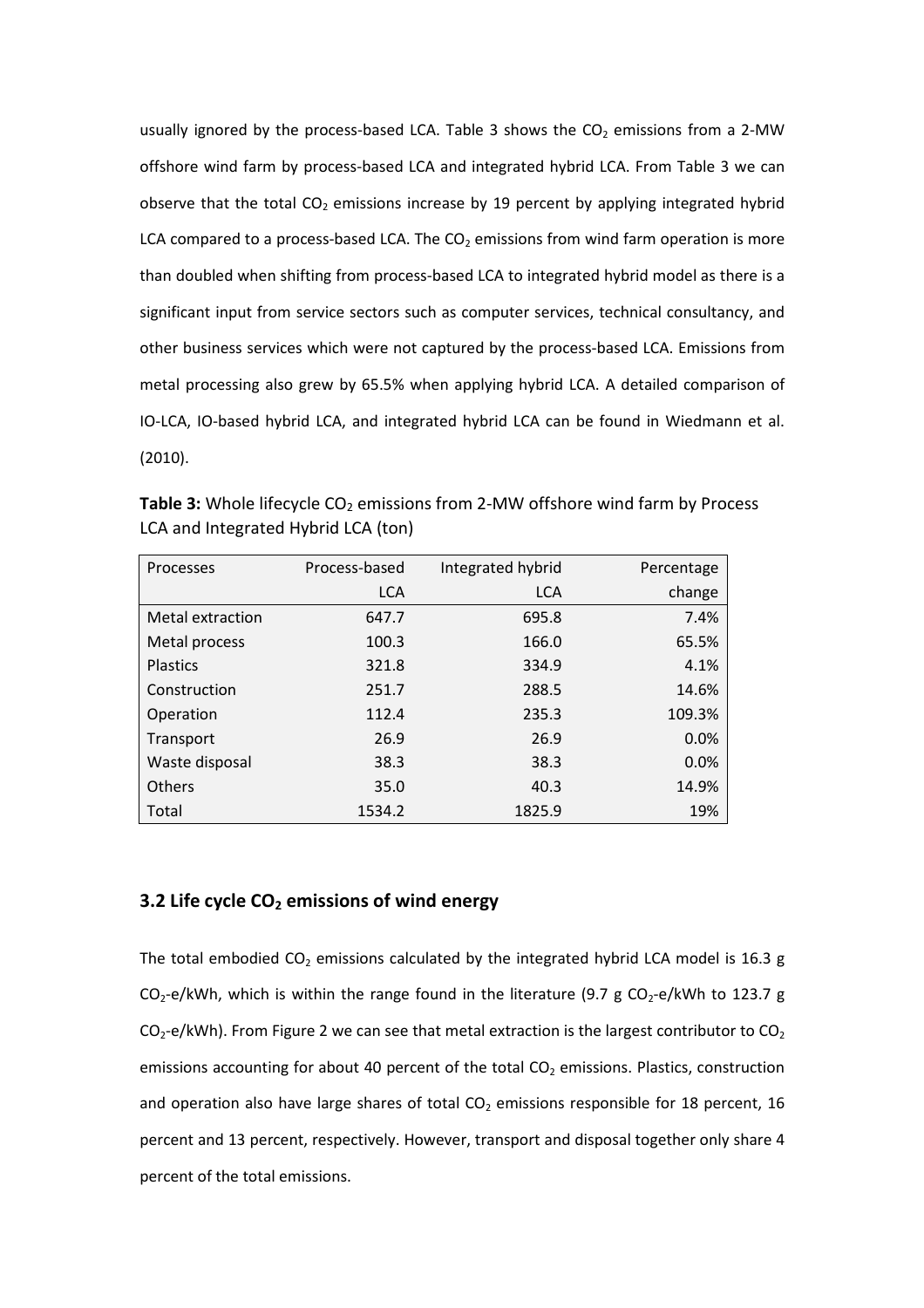

Figure 2:  $CO<sub>2</sub>$  emissions from wind electricity generation (g  $CO<sub>2</sub>$  emissions/KWh)

# 4. Conclusion

In this paper, we calculate the full impacts of  $CO<sub>2</sub>$  emissions for consideration of wind energy for the UK's transition to a low carbon economy, and this is the first time to apply a hybrid LCA model to assessing  $CO<sub>2</sub>$  emissions from wind power in the UK. Also, the results will help to improve IO model in UK (Wiedmann, T., Scott, K., Lenzen, M., Feng, K. and Barrett, J., 2010).

# 4.1Limitations

There are two major limitations in this study. One is the uncertainties in the data sources e.g. unknown system boundary cut-off in the process data, estimation of upstream inputs without access to an actual wind farm expenditure accounts. Another is use of Ecoinvent data for process part does not reflect UK production technology (e.g. steel / cement production). However, this limitation is somehow alleviated by the fact that there was not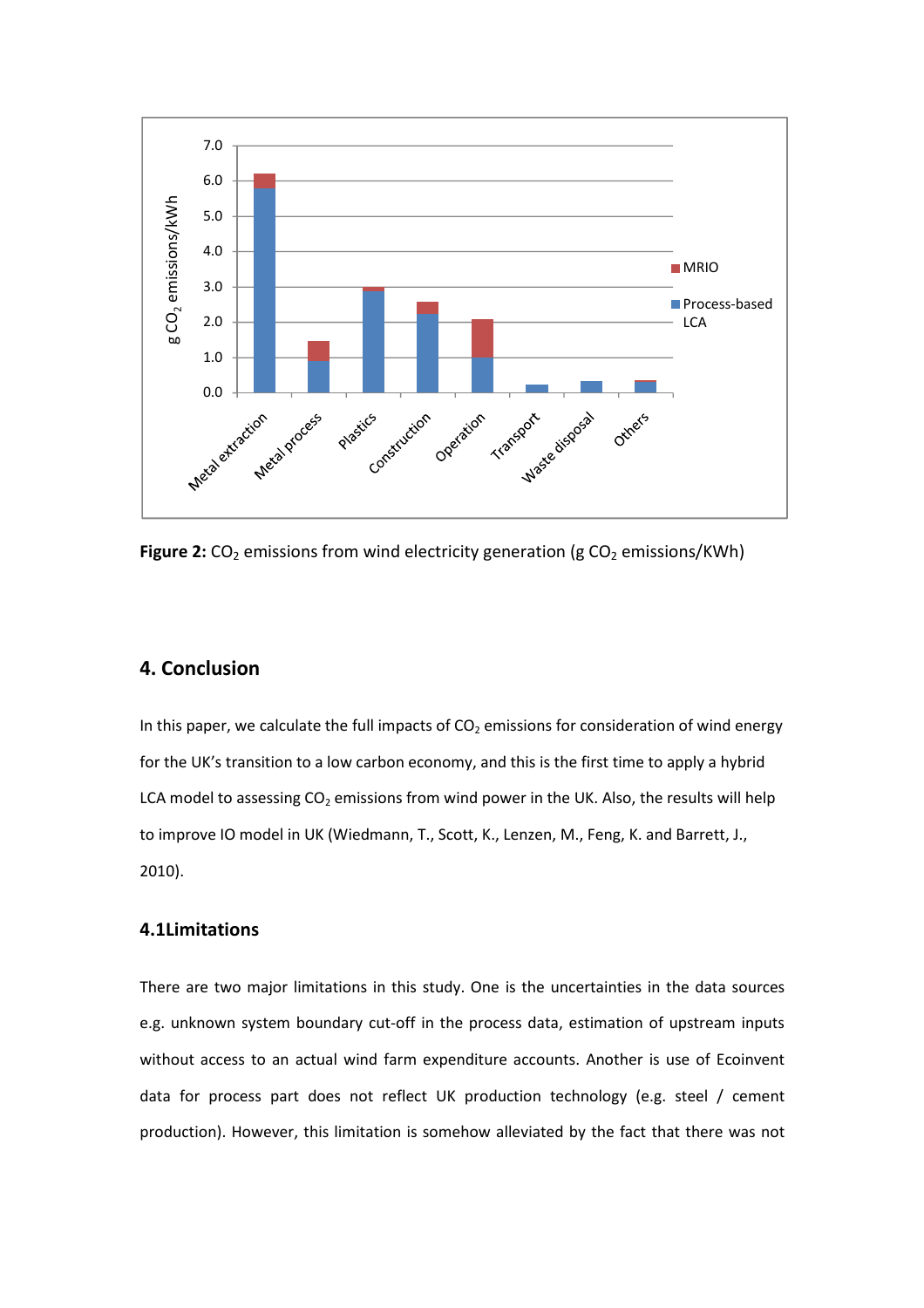wind turbine manufacturer in the UK in 2004 and all parts were imported, mostly from mainland Europe.

# 4.2 Next steps

The next step of this research will be applying the developed hybrid framework to other energy technologies, such as nuclear power and carbon capture and storage.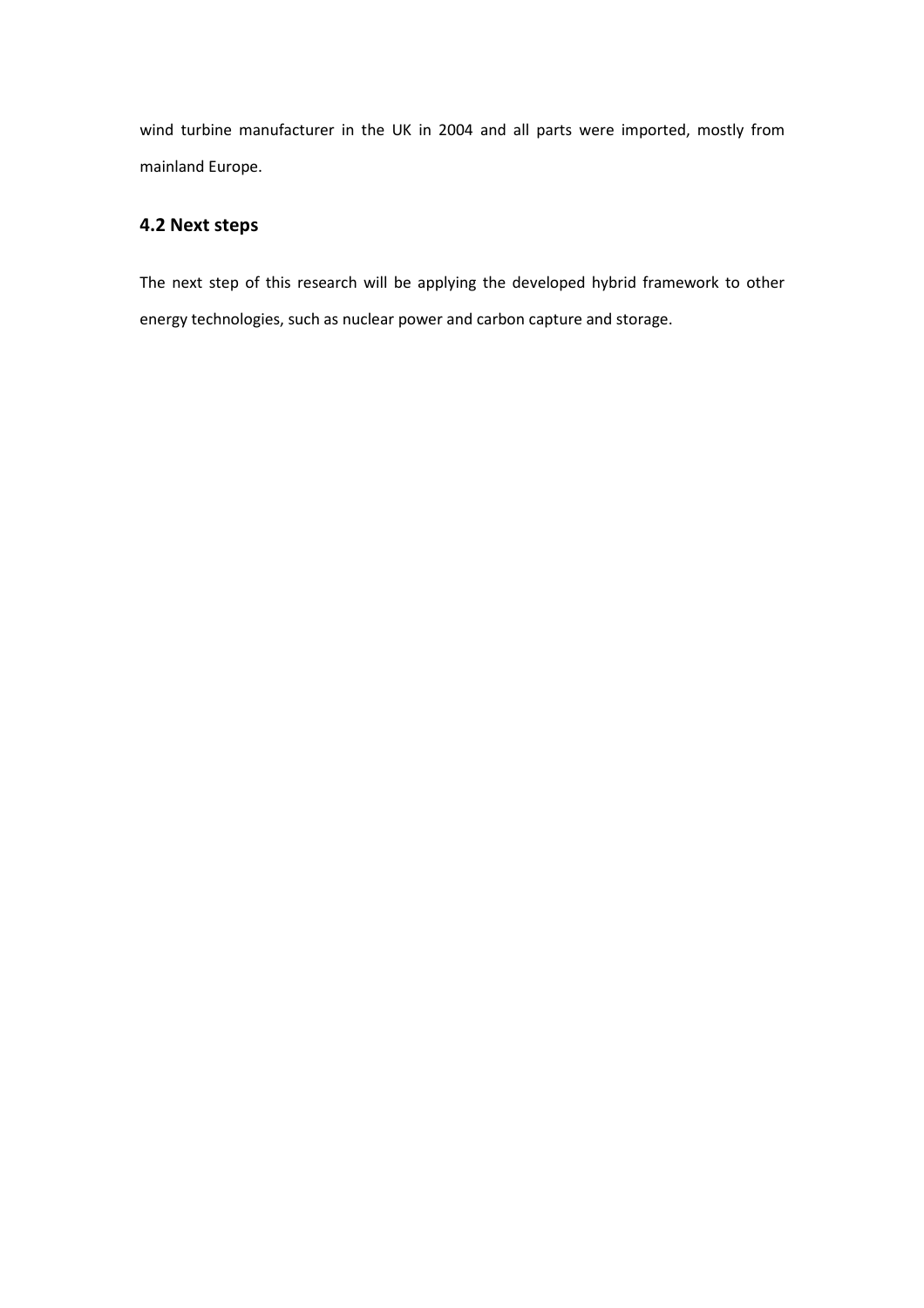# Reference

Alsema, E., 2003. Energy Pay-Back Time and CO2 Emissions of PV Systems, in: Tom, M., Luis, C. (Eds.), Practical Handbook of Photovoltaics. Elsevier Science, Amsterdam, pp. 869-886.

Bates, J., 1995. Full life cycle atmospheric emissions and global warming impacts from UK electricity generation, Technical Report ETSU-R-88. Harwell, HMSO, London.

Celik, A.N., Muneer, T., Clarke, P., 2007. An investigation into micro wind energy systems for their utilization in urban areas and their life cycle assessment Proceedings of the Institution of Mechanical Engineers, Part A: Journal of Power and Energy 221, 1107 - 1117.

Cherubini, F., Bird, N.D., Cowie, A., Jungmeier, G., Schlamadinger, B., Woess-Gallasch, S., 2009. Energy- and greenhouse gas-based LCA of biofuel and bioenergy systems: Key issues, ranges and recommendations. Resources, Conservation and Recycling 53, 434-447.

Crawford, R.H., 2008. Validation of a hybrid life-cycle inventory analysis method. Journal of Environmental Management 88, 496-506.

Crawford, R.H., 2009. Life cycle energy and greenhouse emissions analysis of wind turbines and the effect of size on energy yield. Renewable and Sustainable Energy Reviews 13, 2653- 2660.

Defra, 2009. e-Digest of Environmental Statistics. Department for Environment, Food and Rural Affairs.

Dones, R., Heck, T., Emmenegger, M.F., Jungbluth, N., 2005. Life cycle inventories for the nuclear and natural gas energy systems, and examples of uncertainty analysis: ecoinvent: energy supply. International journal of Life Cycle Assessment 10, 10 - 23.

Fthenakis, V.M., Kim, H.C., 2007. Greenhouse-gas emissions from solar electric- and nuclear power: A life-cycle study. Energy Policy 35, 2549-2557.

Gagnon, L., van de Vate, J.F., 1997. Greenhouse gas emissions from hydropower : The state of research in 1996. Energy Policy 25, 7-13.

Gnansounou, E., Dauriat, A., Villegas, J., Panichelli, L., 2009. Life cycle assessment of biofuels: Energy and greenhouse gas balances. Bioresource Technology 100, 4919-4930.

Heijungs, R., 1994. A generic method for the identification of options for cleaner products. Ecological Economics 10, 69 - 81.

Heijungs, R., de Koning, A., Suh, S., 2006. Toward an information tool for integrated product policy. Journal of Industrial Ecology 10, 147 - 158.

Heijungs, R., Suh, S., 2002. The computational structure of Life Cycle Assessment. Kluwer Academic Publisher, Dordrecht, The Netherlands.

HM Government, 2009. The UK Low Carbon Transition Plan: National strategy for climate and energy the Climate Change Act 2008.

Hondo, H., 2005. Life cycle GHG emission analysis of power generation systems: Japanese case. Energy 30, 2042-2056.

Ishikawa, S., Hoshiba, S., Hinata, T., Hishinuma, T., Morita, S., 2006. Evaluation of a biogas plant from life cycle assessment (LCA). International Congress Series 1293, 230-233.

ISO 14040, 1998. Environmental management - Life cycle assessment - Principles and framework: International Organisation for Standardisation, Geneva, Switzerland.

Kaltschmitt, M., Reinhardt, G.A., Stelzer, T., 1997. Life cycle analysis of biofuels under different environmental aspects. Biomass and Bioenergy 12, 121-134.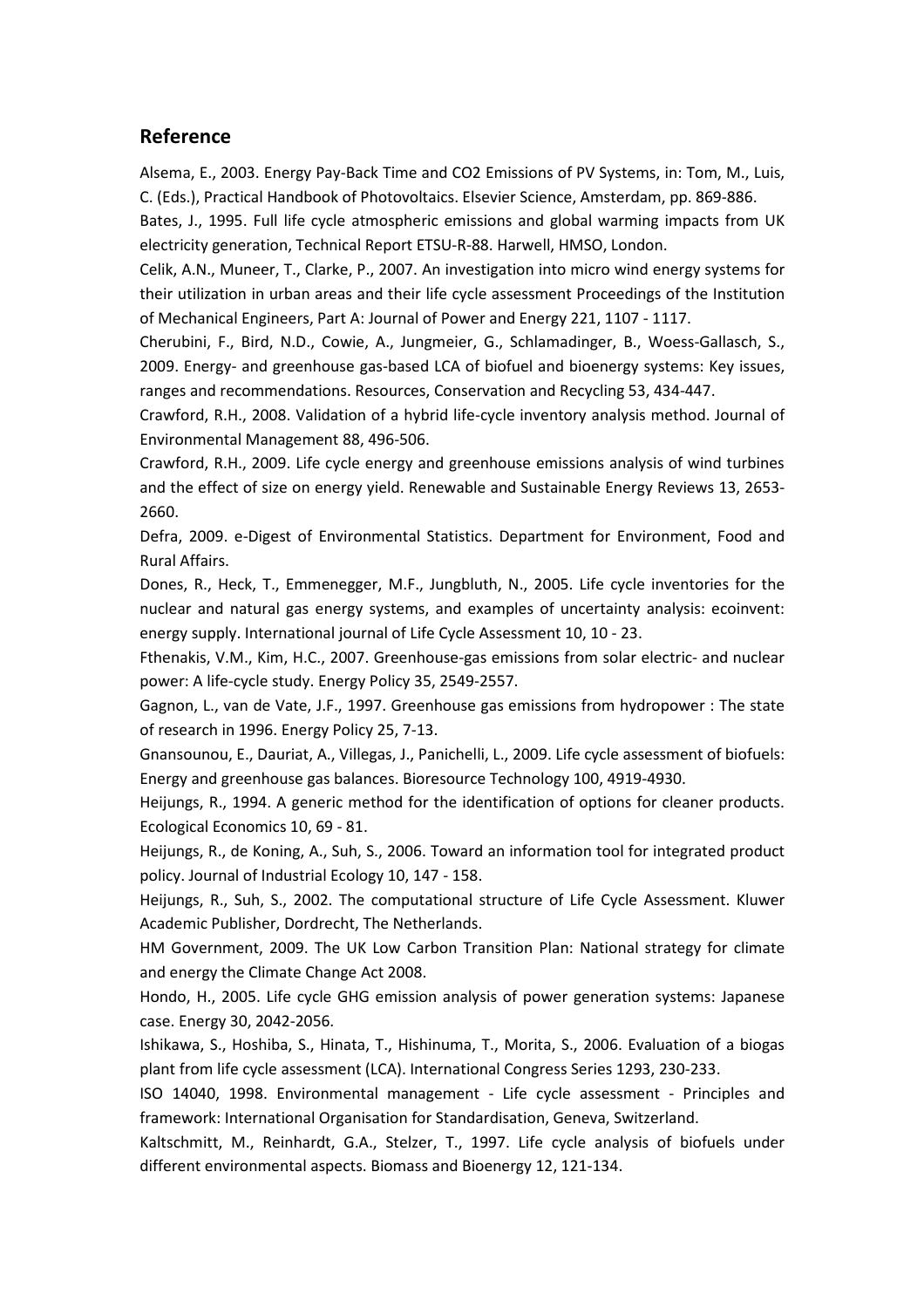Kannan, R., 2007. Life cycle energy, emissions and cost inventory of power generation technologies in Singapore. Renewable and Sustainable Energy Reviews 11, 702 - 715.

Khan, F.I., Hawboldt, K., Iqbal, M.T., 2005. Life Cycle Analysis of wind-fuel cell integrated system. Renewable Energy 30, 157-177.

Koornneef, J., van Keulen, T., Faaij, A., Turkenburg, W., 2008. Life cycle assessment of a pulverized coal power plant with post-combustion capture, transport and storage of CO2. International Journal of Greenhouse Gas Control 2, 448-467.

Korre, A., Nie, Z., Durucan, S., 2010. Life cycle modelling of fossil fuel power generation with post-combustion CO2 capture. International Journal of Greenhouse Gas Control 4, 289-300.

Lenzen, M., 2002. Differential Convergence of Life-Cycle Inventories toward Upstream Production Layers. Journal of Industrial Ecology 6, 137-160.

Lenzen, M., 2008. Life cycle energy and greenhouse gas emissions of nuclear energy: A review. Energy Conversion and Management 49, 2178-2199.

Lenzen, M., 2009. Dealing with double-counting in tiered hybrid life-cycle inventories: a few comments. Journal of Cleaner Production 17, 1382-1384.

Lenzen, M., Munksgaard, J., 2002. Energy and CO2 life-cycle analyses of wind turbines- review and applications. Renewable Energy 26, 339-362.

Livengood, D., Doctor, R.D., Molburg, J., Thimmapuram, P., Berry, G.F., 1993. Recovery, transport, and disposal of CO2 from an integrated gasification combined-cycle power plant, POWER-GEN Americas Conference, Dallas, TX.

Martínez, E., Sanz, F., Pellegrini, S., Jiménez, E., Blanco, J., 2009. Life cycle assessment of a multi-megawatt wind turbine. Renewable Energy 34, 667-673.

Meinshausen, M., Meinshausen, N., Hare, W., Raper, S.C.B., Frieler, K., Knutti, R., Frame, D.J., Allen, M.R., 2009. Greenhouse-gas emission targets for limiting global warming to 2[thinsp][deg]C. Nature 458, 1158-1162.

Menzies, G.F., Turan, S., Banfill, P.F.G., 2007. Life-cycle assessment and embodied energy:a review. Construction Materials 160, 135-143.

Miller, R.E., Blair, P.D., 2009. Input- Output Analysis: Foundations and Extensions, 2nd ed. Cambridge University Press, New York.

Muneer, T., Asif, M., Munawwar, S., 2005. Sustainable production of solar electricity with particular reference to the Indian economy. Renewable and Sustainable Energy Reviews 9, 444-473.

Odeh, N.A., Cockerill, T.T., 2008a. Life cycle analysis of UK coal fired power plants. Energy Conversion and Management 49, 212-220.

Odeh, N.A., Cockerill, T.T., 2008b. Life cycle GHG assessment of fossil fuel power plants with carbon capture and storage. Energy Policy 36, 367-380.

Pachauri, R.K., Reisinger, A., 2007. Climate Change 2007: Synthesis Report. Intergovernmental Panel on Climate Change (IPCC), Cambridge, UK.

Pehnt, M., Henkel, J., 2009. Life cycle assessment of carbon dioxide capture and storage from lignite power plants. International Journal of Greenhouse Gas Control 3, 49-66.

Peters, G., Hertwich, E., 2004. A comment on "Fuctions, commodities and environmental impacts in an eclogical-economic model", Program for inudstriell okologi.

Proops, J.L.R., Gay, P.W., Speck, S., Schroder, T., 1996. The lifetime pollution implications of various types of electricity generation: An input-output analysis. Energy Policy 24, 229 - 237.